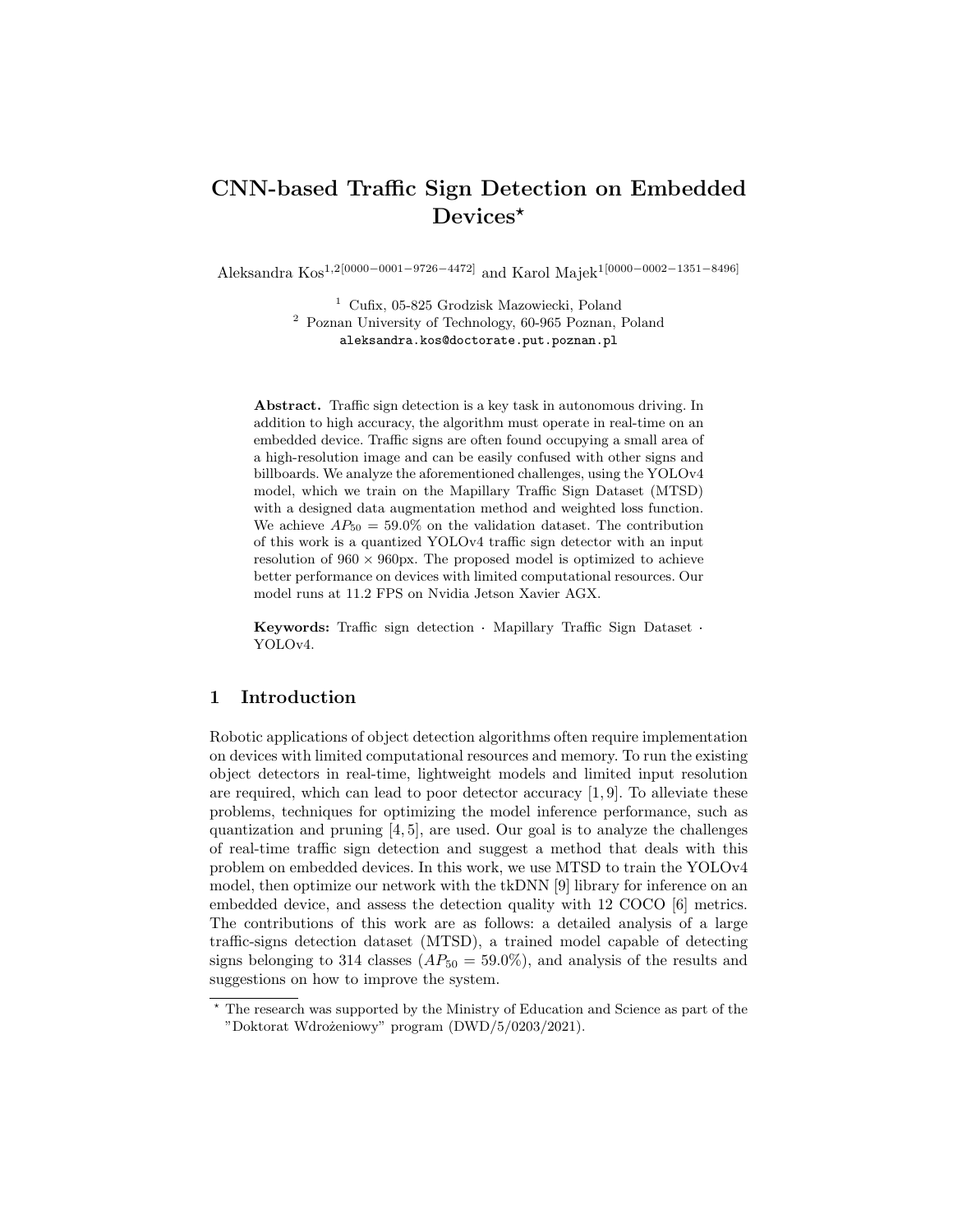Aleksandra Kos and Karol Majek 109

#### 2 Related Work

In recent years, many real-time object detection methods, such as [1], as well as autonomous driving datasets [11, 3] have been published. These datasets provide a variety of data from different sensors, but lack detail in road sign classes. Until recently, a thorough examination of detectors in traffic sign detection was practically impossible, due to the absence of a large dataset that would contain realistic data [2, 8, 13]. Traffic sign detection can be solved using single-stage object detection methods with large input image size, as in TSingNet [7], which achieves 20.6 FPS using the desktop Nvidia GeForce GTX 1080 GPU. Object detection networks can be optimized to achieve high performance on embedded systems when moving to embedded GPUs, such as Nvidia Jetson series models [12].

### 3 Dataset Analysis

In Tab. 1 we demonstrate the main features of selected traffic sign datasets. MTSD is characterized by the largest number of object instances and classes, as well as the highest variability in image and object size. It has 41909 labeled, and

Table 1. Comparison of traffic sign datasets. Sizes were calculated as geometric means  $s = \sqrt{w \cdot h}$ 

| Dataset            |       |                    |               | Images Objects Classes Image size              | Object size Country Year |      |
|--------------------|-------|--------------------|---------------|------------------------------------------------|--------------------------|------|
| RTSD [8]           |       | 59188  104358  198 |               | $(1052.02 \pm 188.95138.76 \pm 22.85)$ Russia  |                          | 2016 |
| <b>TT100K</b> [13] | 16811 | 26349              | $ 182\rangle$ | $ 2048.00 \pm 0.00 $ $ 45.85 \pm 31.62 $ China |                          | 2016 |
| MTSD 2             | 41909 | 206388 314         |               | $ 2837.99 \pm 911.44 63.10 \pm 71.62 G $ obal  |                          | 2019 |

10544 unlabeled images. Each object is annotated with an axis-aligned bounding box and an identifier of one of the 314 classes. The classes are grouped into 5 main categories: information, complementary, regulatory, warning and other. Other is both a category and a class, and accounts for about 70% of objects. In addition



Fig. 1. Histogram of relative object areas in the MTSD dataset.

to the uneven class distribution, many images are larger than 10 MPx and most objects take up less than 1% of that area (see Fig. 1).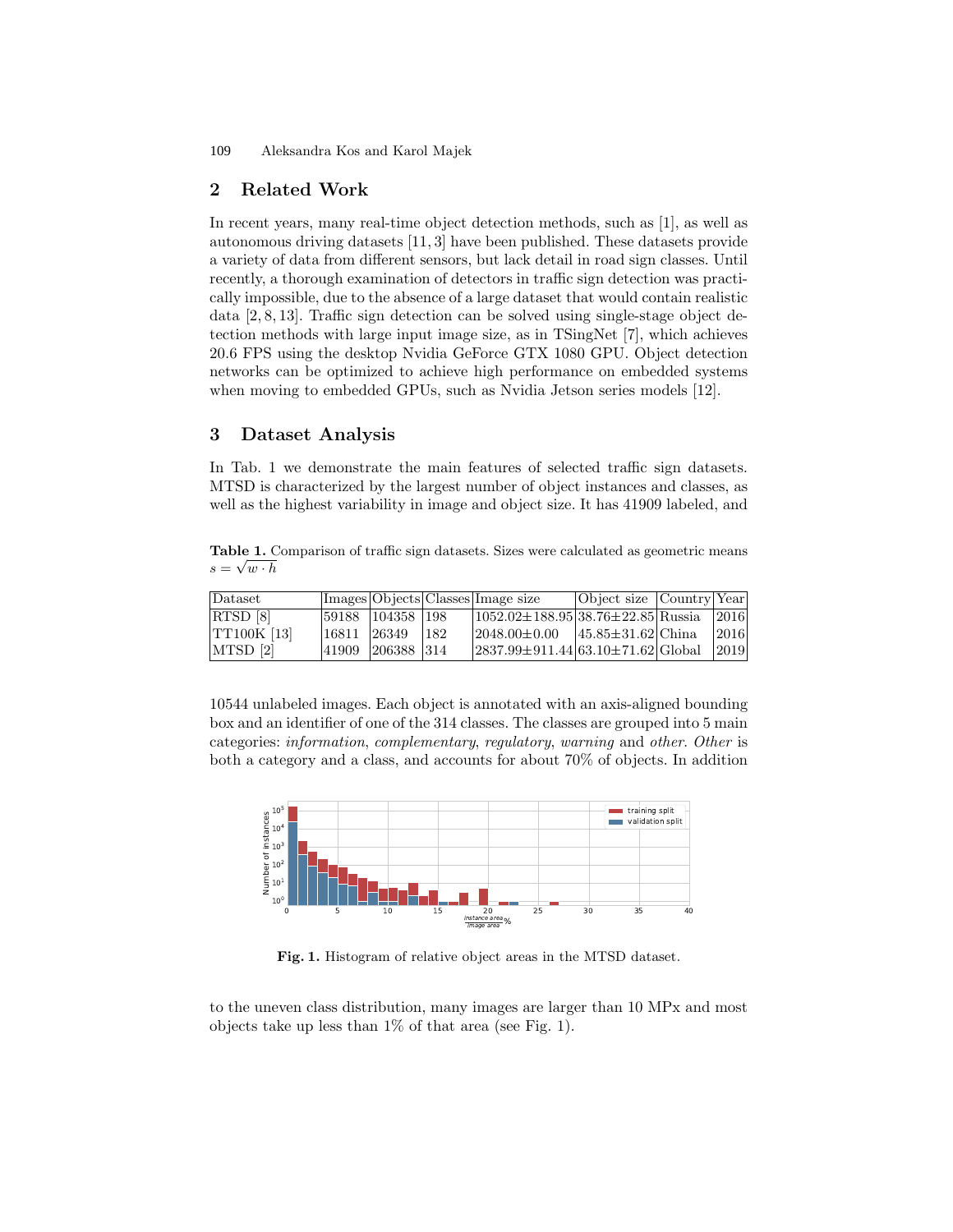#### 4 Results

We trained two YOLOv4 [1] object detectors with  $960 \times 960$  input resolution and the SGD optimizer with momentum and weight decay. The first training process involved minor color and geometric transformations and allowed us to achieve  $AP_{50} = 41.5\%$ . The second model was trained on a dataset obtained with a more complex data augmentation method, which together with the use of the weighted cost function, increased the  $AP_{50}$  to 59.0%. The model with higher  $AP_{50}$  was optimized (FP32, FP16, INT8) using tkDNN [9] to enable inference on Nvidia Jetson Xavier AGX. In Table 2 we show the impact of quantization on the quality and speed of the detector.

Table 2. COCO metrics [6] and speed (defined as frames per second) of YOLOv4 on the MTSD validation set.

| $\left[\text{Precision}\right]\text{FPS}\left[\text{AP}\right]AP_{50}\left AP_{75}\right AP_{S}\left AP_{M}\right AP_{L}\left AR_{1}\right AR_{10}\left AR_{100}\right AR_{S}\left AR_{M}\right AR_{L}\right]$ |  |  |  |  |                                                                                                                                                                                  |  |  |
|----------------------------------------------------------------------------------------------------------------------------------------------------------------------------------------------------------------|--|--|--|--|----------------------------------------------------------------------------------------------------------------------------------------------------------------------------------|--|--|
| IFP32                                                                                                                                                                                                          |  |  |  |  | 4.2 34.4 59.0 35.6 31.9 51.3 56.7 44.9 53.5 53.6 50.2 64.3 68.5                                                                                                                  |  |  |
| FP16                                                                                                                                                                                                           |  |  |  |  | 9.0 34.4 58.9 35.6 31.9 51.3 56.4 44.9 53.6 53.6 50.3 64.3 67.9                                                                                                                  |  |  |
| INT8                                                                                                                                                                                                           |  |  |  |  | $\vert$ 11.2 $\vert$ 33.4 $\vert$ 56.1 $\vert$ 35.3 $\vert$ 29.2 $\vert$ 52.7 $\vert$ 58.9 $\vert$ 43.9 $\vert$ 51.0 $\vert$ 51.1 $\vert$ 47.0 $\vert$ 64.0 $\vert$ 68.4 $\vert$ |  |  |

Considering the reduced input resolution and the large number of small instances, we decided to recalculate the metrics, discarding tiny  $(s < 8<sup>2</sup>)$  and very tiny  $(8^2 \leq s < 16^2)$  objects [10]. The new validation datasets had 19419 and



Fig. 2. The impact of discarding tiny and very-tiny objects on the average precision.

11 518 instances, respectively, compared to 26 101 objects in the original dataset. Fig. 2. shows the resulting changes in AP.

#### 5 Conclusion and Future Work

The results presented in Fig. 2 show that the tiny and very tiny objects decrease the average precision (AP) of traffic signs detection (by up to 9.8% in our experiments). Optimizing the model does not degrade the quality, but allows for 3 times faster inference, as shown in Tab 2. For the INT8 model, an increase